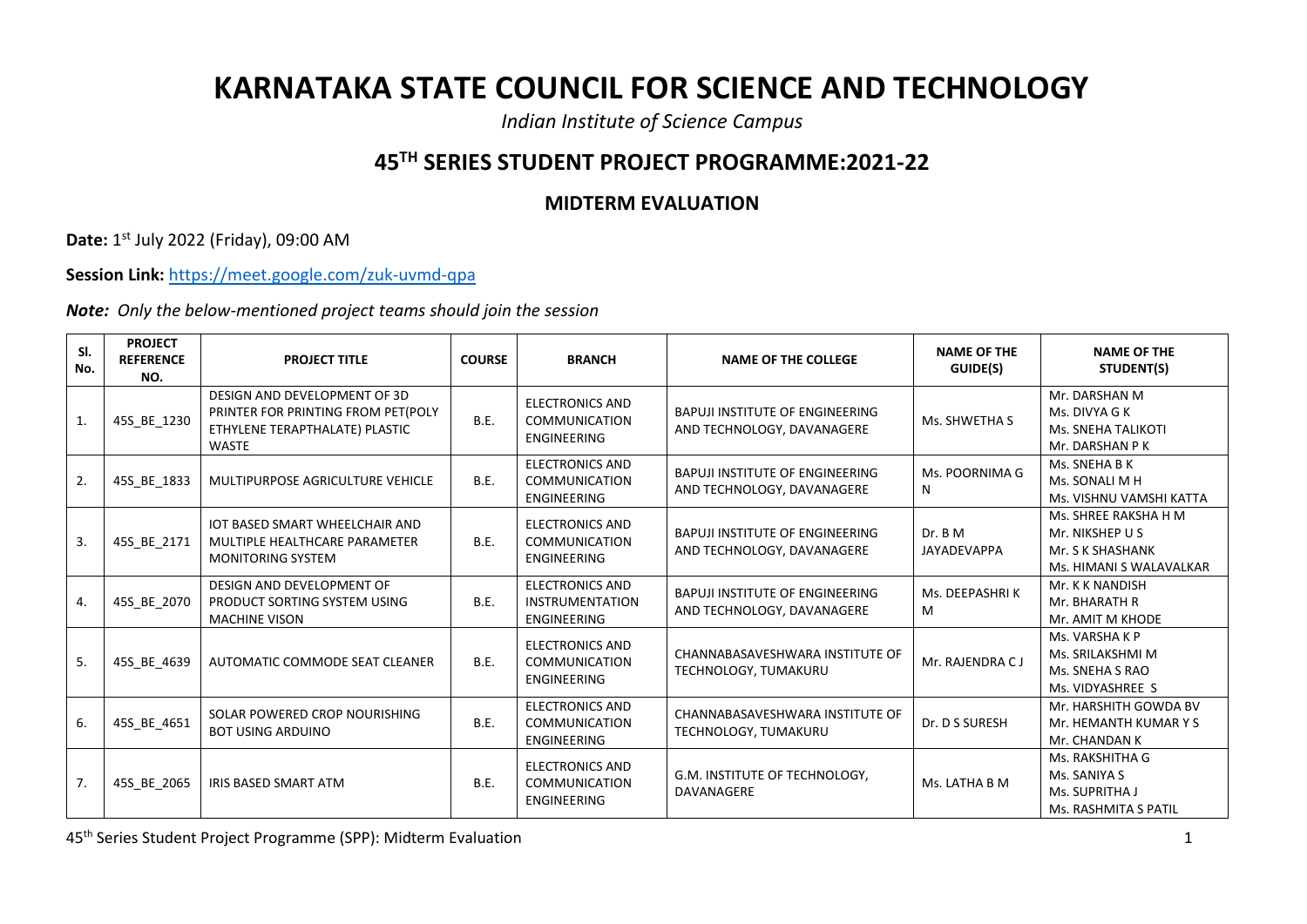| 8.  | 45S_BE_2164 | BIOMERTIC ATTENDACE MANAGEMENT<br>SYSYTEM                                                         | B.E.        | <b>ELECTRONICS AND</b><br><b>COMMUNICATION</b><br>ENGINEERING        | G.M. INSTITUTE OF TECHNOLOGY,<br>DAVANAGERE                | Dr. H C HADIMANI            | Mr. NAMAN A<br>Mr. MANOJ B S<br>Mr. NAGARAJU TV<br>Mr. SHARATH KUMAR R                 |
|-----|-------------|---------------------------------------------------------------------------------------------------|-------------|----------------------------------------------------------------------|------------------------------------------------------------|-----------------------------|----------------------------------------------------------------------------------------|
| 9.  | 45S_BE_3229 | ELECTRONIC STETHOSCOPE USING<br><b>RASPBERRY PI</b>                                               | <b>B.E.</b> | <b>ELECTRONICS AND</b><br><b>COMMUNICATION</b><br><b>ENGINEERING</b> | G.M. INSTITUTE OF TECHNOLOGY,<br>DAVANAGERE                | Mr. CHETAN B V              | Mr. BHARATH S<br>Mr. VIKAS H S<br>Mr. MANOJ GOWDA D K<br>Mr. MANIKANTA B               |
| 10. | 45S_BE_0677 | DESIGN AND IMPLEMENTATION OF<br>UNMANNED AERIAL VEHICLE USED IN<br>SMART AGRICULTURE              | B.E.        | <b>ELECTRONICS AND</b><br><b>COMMUNICATION</b><br><b>ENGINEERING</b> | JAIN INSTITUTE OF TECHNOLOGY,<br>DAVANAGERE                | Dr. SANTOSH<br><b>HERUR</b> | Mr. NITISHKUMAR C<br>Ms. BHUMIKA B H<br>Ms. PREETHI N                                  |
| 11. | 45S_BE_0882 | SMART AUTOMATION USING IOT                                                                        | B.E.        | <b>ELECTRONICS AND</b><br>COMMUNICATION<br>ENGINEERING               | JAIN INSTITUTE OF TECHNOLOGY,<br>DAVANAGERE                | Mr. RAVI RAYAPPA            | Mr. NAGARAJ M S<br>Mr. KARTHIK D M<br>Mr. DINESH KUMAR<br>Mr. NAVEENKUMAR E            |
| 12. | 45S_BE_2090 | AI TRAINER FOR ACTIVITY DETECTION<br>THROUGH HPE AND HPC BY DEEP<br><b>LEARNING NETWORKS</b>      | B.E.        | <b>ELECTRONICS AND</b><br><b>COMMUNICATION</b><br><b>ENGINEERING</b> | JAWAHARLAL NEHRU NEW COLLEGE OF<br>ENGINEERING, SHIVAMOGGA | Mrs. PREMA K N              | Mr. SIDDARTH M MUCHADI<br>Ms. BHANUPRIYA R<br>Mr. SHAMANTHA B R<br>Mr. VARUN M         |
| 13. | 45S BE 3740 | HAND GESTURES TO TEXT AND SPEECH<br><b>CONVERSION SYSTEM</b>                                      | B.E.        | <b>ELECTRONICS AND</b><br><b>COMMUNICATION</b><br>ENGINEERING        | JAWAHARLAL NEHRU NEW COLLEGE OF<br>ENGINEERING, SHIVAMOGGA | Mrs. SMITHA S M             | Ms. NEHA S BHARADWAJ<br>Ms. MOUNYA S M<br>Ms. MADHURA B N<br>Ms. AKSHATHA R KUNTE      |
| 14. | 45S_BE_3839 | AUTOMATIC PACKING CONTROL<br><b>MACHINE</b>                                                       | B.E.        | <b>ELECTRONICS AND</b><br><b>COMMUNICATION</b><br>ENGINEERING        | JAWAHARLAL NEHRU NEW COLLEGE OF<br>ENGINEERING, SHIVAMOGGA | Ms. ROOPA B S               | Mr. GANESH G SHET<br>Ms. GANASHREE K G<br>Mr. ABHISHEK A K<br>Ms. BHARGAVI S G         |
| 15. | 45S BE 3270 | A WEB BASED INFORMATION SYSTEM<br>FOR THE MANAGEMENT OF ICU BEDS<br>DURING THE COVID -19 OUTBREAK | B.E.        | <b>ELECTRONICS AND</b><br>TELECOMMUNICATION<br><b>ENGINEERING</b>    | JAWAHARLAL NEHRU NEW COLLEGE OF<br>ENGINEERING, SHIVAMOGGA | Mr. MADHUKAR C<br>$\sf S$   | Ms. LEKHANA G T<br>Ms. AKSHATHA MANJUNATH<br>RAIKAR<br>Ms. ANUSHA MH<br>Ms. APOORVA HK |
| 16. | 45S_BE_1927 | <b>INTEGRATED SMART POLE</b>                                                                      | B.E.        | TELECOMMUNICATION<br><b>ENGINEERING</b>                              | JAWAHARLAL NEHRU NEW COLLEGE OF<br>ENGINEERING, SHIVAMOGGA | Mrs. ASHWINI S.R.           | Ms. ANUSHREE J C<br>Ms. GEETHA<br>Ms. MANALI C V<br>Ms. SANDHYA G                      |
| 17. | 45S BE 1687 | <b>BRAIN CONTROLLED ROBOT</b>                                                                     | <b>B.E.</b> | <b>ELECTRONICS AND</b><br><b>COMMUNICATION</b><br>ENGINEERING        | S.J.M. INSTITUTE OF TECHNOLOGY,<br>CHITRADURGA             | Ms. PUSHPA K G              | Ms. MANASA V<br>Ms. MADHU A AIRANI<br>Ms. SAHANA S<br>Ms. POORNIMA M                   |
| 18. | 45S_BE_2406 | IOT BASED SMART AND ADAPTIVE<br>LIGHTING IN STREET LIGHTS WITH LIVE<br>STREAMING USING ML         | B.E.        | <b>ELECTRONICS AND</b><br>COMMUNICATION<br>ENGINEERING               | S.J.M. INSTITUTE OF TECHNOLOGY,<br>CHITRADURGA             | Ms. TANUJA T                | Ms. KEERTHI N<br>Ms. PRAMODINI P<br>Ms. REKHA V<br>Ms. YASHASWINI S                    |

45th Series Student Project Programme (SPP): Midterm Evaluation 2